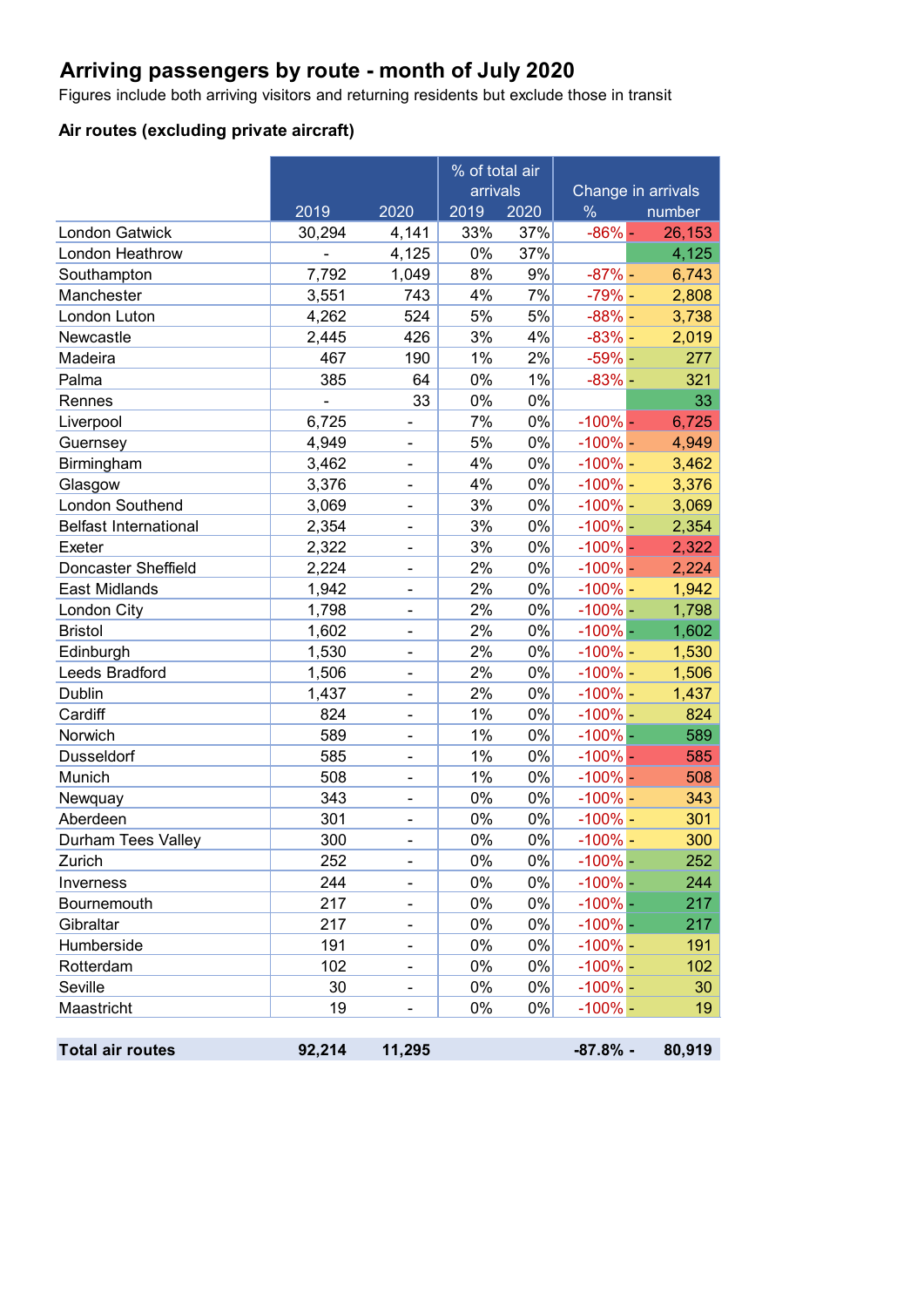# **Arriving passengers by route - month of July 2020**

Figures include both arriving visitors and returning residents but exclude those in transit

### **Sea routes**

|                           |        |       | % of total sea<br>arrivals |      |              | Change in arrivals |
|---------------------------|--------|-------|----------------------------|------|--------------|--------------------|
|                           | 2019   | 2020  | 2019                       | 2020 | $\%$         | number             |
| Poole                     | 6,966  | 2,961 | 14%                        | 63%  | $-57\%$ -    | 4,005              |
| St Malo                   | 24,769 | 902   | 49%                        | 19%  | $-96%$       | 23,867             |
| Portsmouth                | 1,067  | 349   | 2%                         | 7%   | $-67\%$ -    | 718                |
| Granville                 | 3,040  | 279   | 6%                         | 6%   | $-91%$       | 2,761              |
| <b>Visiting Yachtsmen</b> | 4,972  | 164   | 10%                        | 4%   | $-97% -$     | 4,808              |
| Guernsey                  | 5,731  | 28    | 11%                        | 1%   | $-100\%$ –   | 5,703              |
| Carteret                  | 2,238  |       | 4%                         | 0%   | $-100\%$ –   | 2,238              |
| Sark                      | 1,247  |       | 2%                         | 0%   | $-100\%$ $-$ | 1,247              |
| Cruise Ship               | 350    |       | 1%                         | 0%   | $-100\%$ -   | 350                |
| <b>Dielette</b>           | 91     |       | $0\%$                      | 0%   | $-100\%$ -   | 91                 |
|                           |        |       |                            |      |              |                    |
| <b>Total sea routes</b>   | 50,471 | 4,683 |                            |      | $-90.7%$ -   | 45,788             |

### **Air and Sea combined**

|                              |         |        | share of<br>$\overline{\phantom{a}}$ arrivals by air |      | Change in arrivals |         |
|------------------------------|---------|--------|------------------------------------------------------|------|--------------------|---------|
|                              | 2019    | 2020   | 2019                                                 | 2020 | $\frac{1}{2}$      | number  |
| Total arrivals (air and sea) | 142,685 | 15.978 | 65%                                                  | 71%  | $-88.8\%$ -        | 126.707 |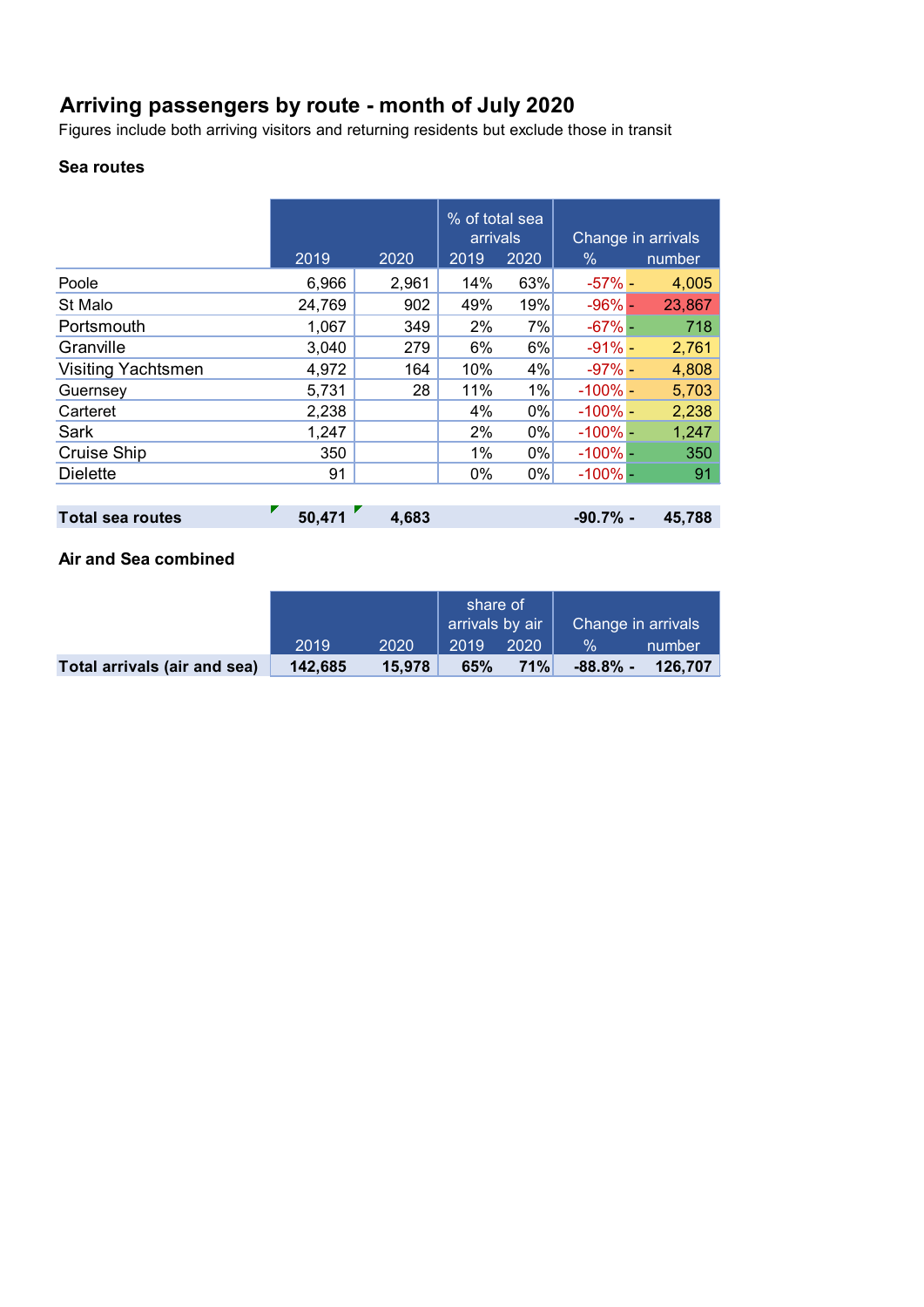### **Arriving passengers by route - Year-to-date 2020**

Figures include both arriving visitors and returning residents but exclude those in transit

#### **Air routes (excluding private aircraft)**

|                              | % of total air<br>arrivals |                                                |          | Change in arrivals |                        |                |
|------------------------------|----------------------------|------------------------------------------------|----------|--------------------|------------------------|----------------|
|                              | 2019                       | 2020                                           | 2019     | 2020               | $\%$                   | number         |
| <b>London Gatwick</b>        | 197,974                    | 73,144                                         | 40%      | 52%                | $-63%$ -               | 124,830        |
| Southampton                  | 46,154                     | 14,675                                         | 9%       | 10%                | $-68% -$               | 31,479         |
| Liverpool                    | 42,286                     | 11,741                                         | 9%       | 8%                 | $-72%$ -               | 30,545         |
| Guernsey                     | 28,337                     | 8,813                                          | 6%       | 6%                 | $-69% -$               | 19,524         |
| Manchester                   | 14,328                     | 6,273                                          | 3%       | 4%                 | $-56%$ -               | 8,055          |
| Birmingham                   | 19,177                     | 4,065                                          | 4%       | 3%                 | $-79%$ -               | 15,112         |
| London Heathrow              | 50                         | 4,150                                          | 0%       | 3%                 | 8200%                  | 4,100          |
| Exeter                       | 13,232                     | 3,009                                          | 3%       | 2%                 | $-77%$ -               | 10,223         |
| Edinburgh                    | 5,695                      | 2,450                                          | 1%       | 2%                 | $-57%$ -               | 3,245          |
| Glasgow                      | 14,623                     | 2,301                                          | 3%       | 2%                 | $-84%$ -               | 12,322         |
| London City                  | 9,817                      | 2,035                                          | 2%<br>1% | 1%<br>1%           | $-79% -$               | 7,782          |
| Madeira<br><b>Bristol</b>    | 3,021<br>7,603             | 1,921<br>1,899                                 | 2%       | 1%                 | $-36% -$<br>$-75%$ -   | 1,100<br>5,704 |
| <b>East Midlands</b>         | 9,676                      | 1,060                                          | 2%       | 1%                 | $-89%$ -               | 8,616          |
| London Luton                 | 15,683                     | 852                                            | 3%       | 1%                 | $-95% -$               | 14,831         |
| Cardiff                      | 4,686                      | 815                                            | 1%       | 1%                 | $-83%$ -               | 3,871          |
| Tenerife                     | 1,116                      | 631                                            | 0%       | 0%                 | $-43%$ -               | 485            |
| Newcastle                    | 7,882                      | 492                                            | 2%       | 0%                 | $-94%$ -               | 7,390          |
| Geneva                       | 882                        | 459                                            | 0%       | 0%                 | $-48% -$               | 423            |
| Paris                        | ÷,                         | 148                                            | 0%       | 0%                 |                        | 148            |
| Grenoble                     | 206                        | 65                                             | 0%       | 0%                 | $-68%$ -               | 141            |
| Palma                        | 956                        | 64                                             | 0%       | 0%                 | $-93%$ -               | 892            |
| Rennes                       | $\overline{a}$             | 66                                             | 0%       | 0%                 |                        | 66             |
| Warsaw                       | $\overline{a}$             | 11                                             | 0%       | 0%                 |                        | 11             |
| London Southend              | 11,302                     | $\overline{a}$                                 | 2%       | 0%                 | $-100% -$              | 11,302         |
| Doncaster Sheffield          | 9,008                      | $\overline{a}$                                 | 2%       | 0%                 | $-100% -$              | 9,008          |
| <b>Belfast International</b> | 6,018                      | $\overline{a}$                                 | 1%       | 0%                 | $-100% -$              | 6,018          |
| Dublin                       | 4,469                      | $\overline{a}$                                 | 1%       | 0%                 | $-100% -$              | 4,469          |
| Leeds Bradford               | 3,245                      | $\qquad \qquad \blacksquare$                   | 1%       | 0%                 | $-100% -$              | 3,245          |
| Dusseldorf                   | 2,117                      | $\overline{a}$                                 | 0%       | 0%                 | $-100\%$ -             | 2,117          |
| Munich                       | 1,879                      | $\overline{\phantom{0}}$                       | 0%       | 0%                 | $-100\%$ -             | 1,879          |
| Norwich                      | 1,635                      | $\frac{1}{2}$                                  | 0%       | 0%                 | $-100\%$ -             | 1,635          |
| Aberdeen                     | 880                        | $\blacksquare$                                 | 0%       | 0%                 | $-100\%$ -             | 880            |
| Durham Tees Valley           | 824                        | $\frac{1}{2}$                                  | 0%       | 0%                 | $-100\%$ -             | 824            |
| Zurich                       | 669                        | $\overline{a}$                                 | 0%       | 0%                 | $-100\%$ -             | 669            |
| Newquay                      | 631                        | $\frac{1}{2}$                                  | 0%       | 0%                 | $-100\%$ -             | 631            |
| Bournemouth                  | 543                        | $\overline{a}$                                 | 0%       | 0%                 | $-100\%$ -             | 543            |
| Inverness                    | 541                        | $\frac{1}{2}$                                  | 0%       | 0%                 | $-100\%$ -             | 541            |
| Humberside                   | 540                        | $\overline{\phantom{0}}$                       | 0%       | 0%                 | $-100\%$ -             | 540            |
| Vienna                       | 371                        | $\overline{\phantom{a}}$                       | 0%       | 0%                 | $-100% -$              | 371            |
| Rotterdam                    | 293                        | $\overline{\phantom{0}}$                       | 0%       | 0%                 | $-100\%$ -             | 293            |
| Gibraltar                    | 217                        | $\overline{a}$                                 | 0%       | 0%                 | $-100% -$<br>$-100% -$ | 217            |
| Akureyri Airport<br>Malaga   | 196<br>178                 | $\qquad \qquad \blacksquare$<br>$\overline{a}$ | 0%<br>0% | 0%<br>0%           | $-100% -$              | 196<br>178     |
| Rostock-Laage Airport        | 122                        | $\frac{1}{2}$                                  | 0%       | 0%                 | $-100\%$ -             | 122            |
| Friedrichshafen              | 104                        | $\overline{\phantom{0}}$                       | 0%       | 0%                 | $-100\%$ -             | 104            |
| Alderney                     | 98                         | $\blacksquare$                                 | 0%       | 0%                 | $-100\%$ -             | 98             |
| Dresden                      | 68                         | $\overline{a}$                                 | 0%       | 0%                 | $-100\%$ -             | 68             |
| Leipzig                      | 66                         | $\overline{\phantom{0}}$                       | 0%       | 0%                 | $-100% -$              | 66             |
| Luxembourg                   | 61                         | $\overline{\phantom{0}}$                       | 0%       | 0%                 | $-100\%$ -             | 61             |
| Frankfurt                    | 55                         | $\overline{a}$                                 | 0%       | 0%                 | $-100% -$              | 55             |
| <b>Berlin Tegel</b>          | 50                         | $\overline{\phantom{a}}$                       | 0%       | 0%                 | $-100\%$ -             | 50             |
| Kassel                       | 50                         | $\overline{\phantom{a}}$                       | 0%       | 0%                 | $-100\%$ -             | 50             |
| <b>Bremen</b>                | 46                         | $\frac{1}{2}$                                  | 0%       | 0%                 | $-100\%$ -             | 46             |
| Paderborn                    | 46                         | $\overline{\phantom{0}}$                       | 0%       | 0%                 | $-100\%$ -             | 46             |
| Stuttgart                    | 40                         | $\blacksquare$                                 | 0%       | 0%                 | $-100\%$ -             | 40             |
| Saarbrücken                  | 37                         | $\qquad \qquad \blacksquare$                   | 0%       | 0%                 | $-100\%$ -             | 37             |
| Dortmund                     | 36                         | $\frac{1}{2}$                                  | 0%       | 0%                 | $-100\%$ -             | 36             |
| Munster                      | 30                         | $\qquad \qquad \blacksquare$                   | $0\%$    | 0%                 | $-100%$ -              | 30             |
| Seville                      | 30                         | $\frac{1}{2}$                                  | 0%       | 0%                 | $-100% -$              | 30             |
| Erfurt                       | 29                         | $\blacksquare$                                 | 0%       | 0%                 | $-100\%$ –             | 29             |
| Braunschweig                 | 19                         | $\qquad \qquad \blacksquare$                   | 0%       | 0%                 | $-100%$ –              | 19             |
| Maastricht                   | 19                         | $\overline{a}$                                 | 0%       | 0%                 | $-100%$ -              | 19             |
| <b>Total air routes</b>      | 489,946                    | 141,139                                        |          |                    | $-71.2%$ -             | 348,807        |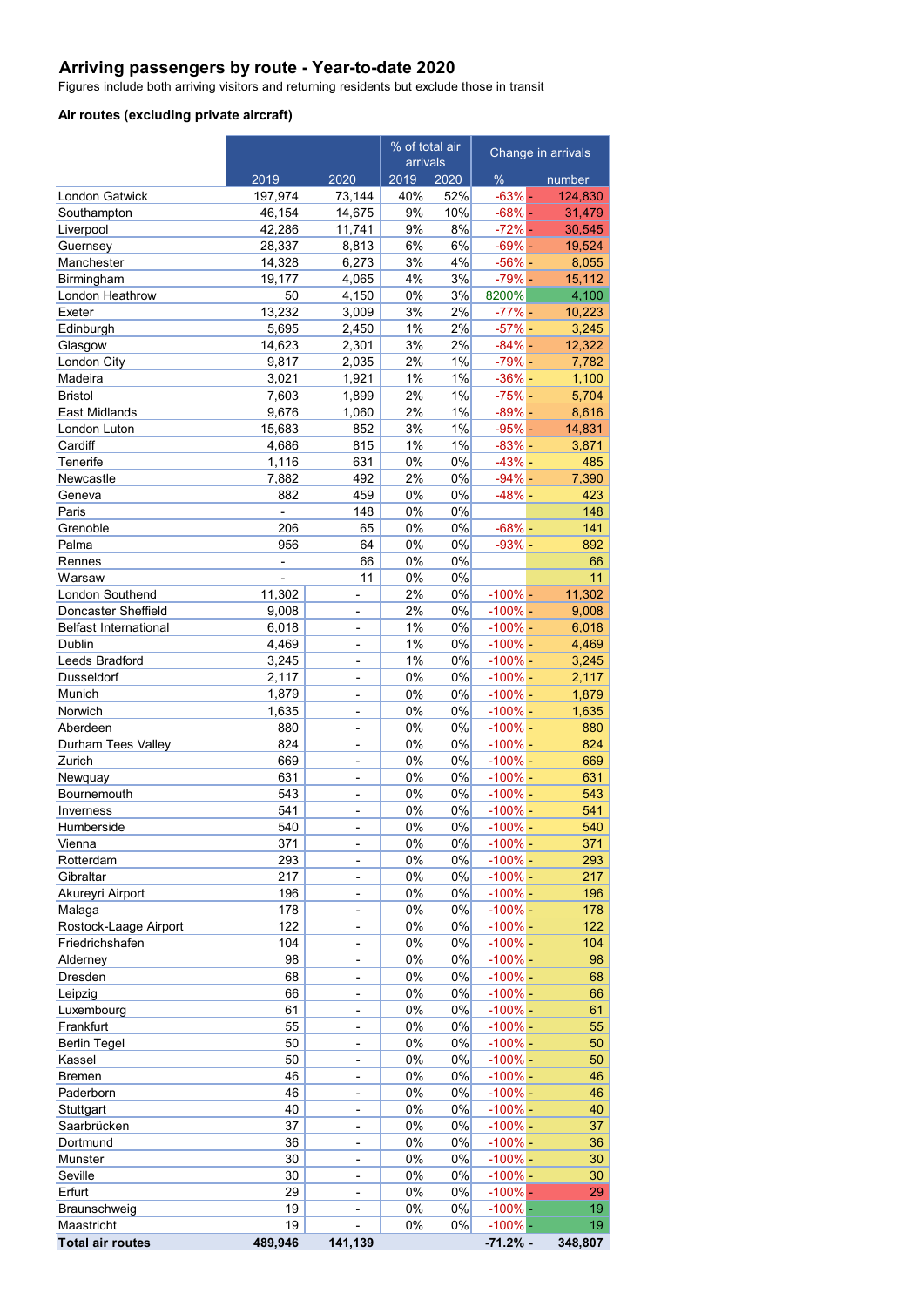# **Arriving passengers by route - Year-to-date 2020**

Figures include both arriving visitors and returning residents but exclude those in transit

### **Sea routes**

|                           |         |        | % of total sea |      |             |                    |
|---------------------------|---------|--------|----------------|------|-------------|--------------------|
|                           |         |        | arrivals       |      |             | Change in arrivals |
|                           | 2019    | 2020   | 2019           | 2020 | %           | number             |
| St Malo                   | 100,216 | 10,422 | 53%            | 55%  | $-90%$ -    | 89,794             |
| Poole                     | 25,037  | 5,121  | 13%            | 27%  | $-80%$ -    | 19,916             |
| Portsmouth                | 4,374   | 1,694  | 2%             | 9%   | $-61%$      | 2,680              |
| Guernsey                  | 25,298  | 1,284  | 13%            | 7%   | $-95% -$    | 24,014             |
| Granville                 | 10,663  | 305    | 6%             | 2%   | $-97\%$ -   | 10,358             |
| <b>Visiting Yachtsmen</b> | 11,293  | 248    | 6%             | 1%   | $-98%$      | 11,045             |
| Carteret                  | 4,866   |        | 3%             | 0%   | $-100\%$ -  | 4,866              |
| Sark                      | 3,921   |        | 2%             | 0%   | $-100\%$ -  | 3,921              |
| Cruise ships              | 1,524   |        | 1%             | 0%   | $-100\%$ -  | 1,524              |
| <b>Dielette</b>           | 1,097   |        | 1%             | 0%   | $-100\%$ -  | 1,097              |
| <b>Total sea routes</b>   | 188,289 | 19,074 |                |      | $-89.9\%$ - | 169,215            |

### **Air and Sea combined**

|                              |         |         | share of<br>$\mid$ arrivals by air |      | Change in arrivals |         |
|------------------------------|---------|---------|------------------------------------|------|--------------------|---------|
|                              | 2019    | 2020    | 2019                               | 2020 | $\frac{1}{2}$      | number  |
| Total arrivals (air and sea) | 678,235 | 160.213 | 72%                                | 88%  | -76.4% -           | 518,022 |